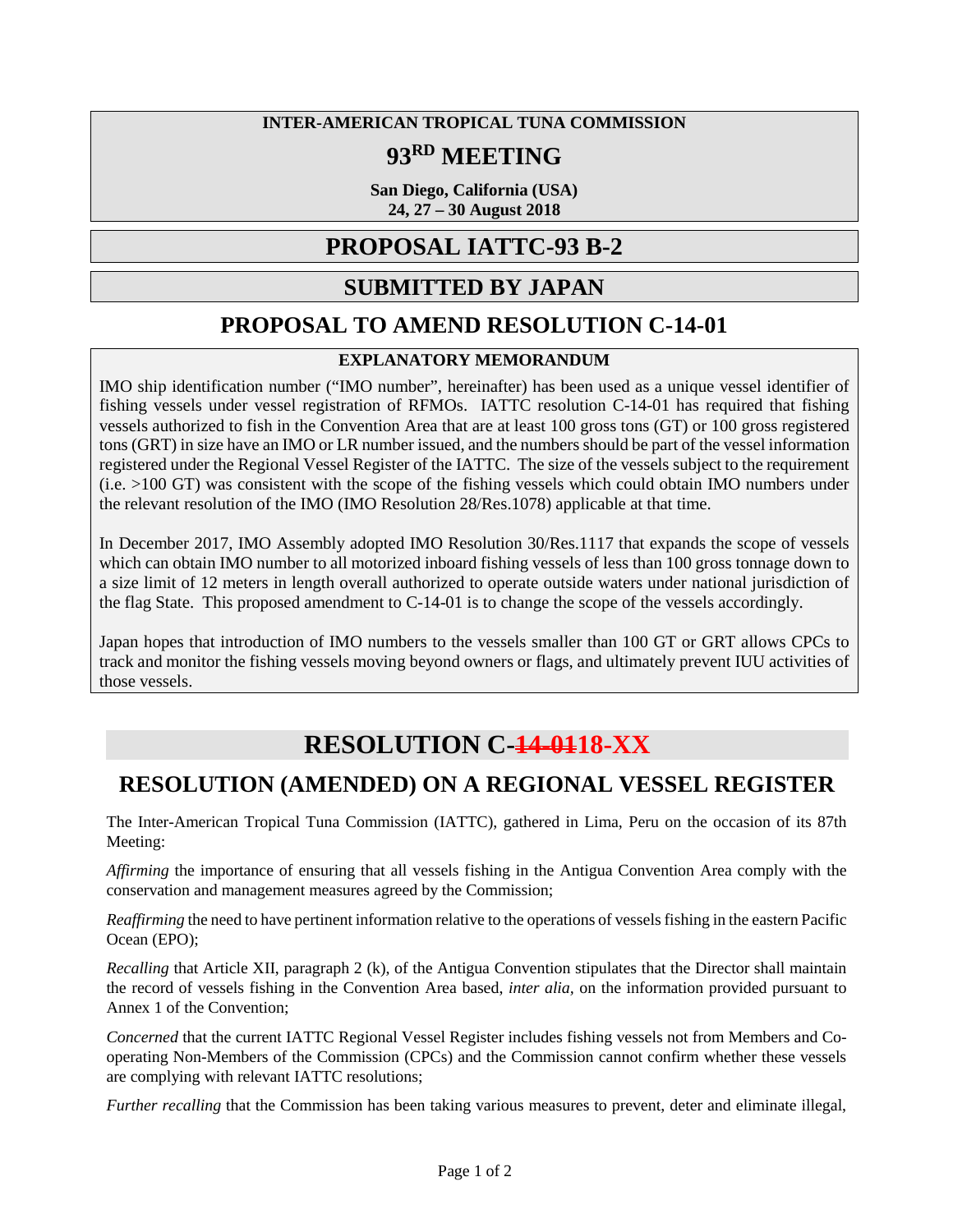unreported and unregulated (IUU) fishing in the Convention Area,

*Noting* that large-scale fishing vessels are highly mobile and easily change fishing grounds from one ocean to another, and have high potential of operating in the Convention area without timely registration with the Commission,

*Recalling* that the FAO Council adopted on June 23, 2001, an International Plan of Action (IPOA) aiming to prevent, to deter and to eliminate illegal, unreported and unregulated fishing, that this plan stipulates that the regional fisheries management organization should take action to strengthen and develop innovative ways, in conformity with international law, to prevent, deter and eliminate IUU fishing and in particular to establish records of vessels authorized and records of vessels engaged in IUU fishing,

*Further noting* that the International Maritime Organization's (IMO) Maritime Safety Committee, at its  $\frac{92}{100}$ <sup>th</sup> meeting, approved amendments to the IMO Ship Identification Number Scheme that remove the exclusion of vessels solely engaged in fishing and allow the its voluntary application to fishing vessels expands fishing vessels' eligibility for IMO number to any fishing vessels larger than 12 meters in length overall authorized to operate outside waters under national jurisdiction of the flag state, which was adopted by IMO Assembly at its 2830th meeting in November 2013 December 2017 as Assembly Resolution A. 1078(28)1117(30),

*Recognizing* the utility and practicality of using IMO numbers as a unique vessel identifier (UVI) for fishing vessels, and

*Aware* of the need to amend consequently its Resolution C- $\frac{11-0614-01}{1}$  on a Regional Vessel Register:

Agrees that:

- 1. The Director shall establish and maintain a record of vessels that have been authorized to fish in the Antigua Convention Area for species covered by the Convention, on the basis of the information detailed in paragraph 2. The record shall contain only vessels that fly the flags of CPCs.
- 2. Each CPC shall supply to the Director the following information with respect to each vessel under its jurisdiction to be included in the record established pursuant to paragraph 1:
	- a. name of vessel, registration number, previous names (if known), and port of registry;
	- b. a photograph of the vessel showing its registration number;
	- c. previous flag (if known and if any);
	- d. International Radio Call Sign (if any);
	- e. name and address of owner or owners;
	- f. where and when built;
	- g. length, beam, and moulded depth;
	- h. freezer type and freezer capacity, in cubic meters;
	- i. number and capacity of fish holds, in cubic meters and, in the case of purse-seine vessels, capacity breakdown by fish hold if possible;
	- j. name and address of operator(s) and/or manager(s)(if any);
	- k. type of vessel;
	- l. type of fishing method or methods;
	- m. gross tonnage;
	- n. power of main engine or engines;
	- o. the nature of the authorization to fish granted by the flag CPC (such as main target species); and